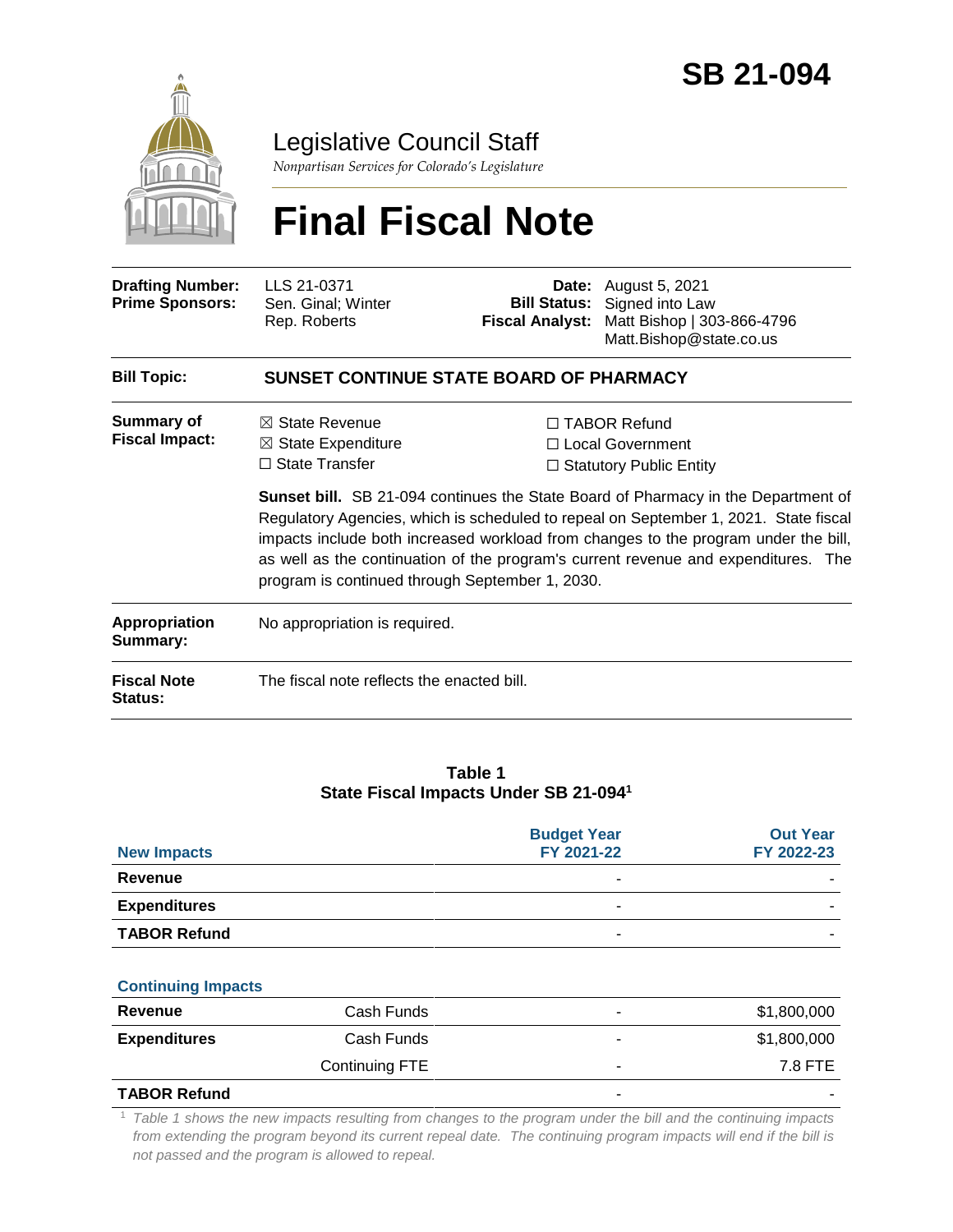Page 2

# Page 2<br>August 5, 2021 **SB 21-094**

#### **Summary of Legislation**

The bill continues the State Board of Pharmacy for nine years, until September 1, 2030. In addition, the bill adjusts the types of pharmacists that are included on the board, aligns state statute with the federal Drug Quality and Security Act, and modifies the board's authority to inspect certain facilities. The bill also includes various changes to the scope of practice for pharmacy professionals and the regulation of certain medical facilities, as described below.

**Scope of practice—pharmacists.** The bill expands the scope of practice for pharmacists to include providing care pursuant to a collaborative pharmacy practice agreement; expanding prescriptive authority, including the administration of opiate antagonists; ordering laboratory tests as related to medication therapy; and performing limited physical assessments. Pharmacists may fill a prescription for a specific drug with a substitute and make minor adaptations to a prescription, under certain conditions. The bill also requires pharmacists to offer patient counseling and directs the board to adopt rules addressing such services, and expands the number of designees a pharmacist may authorize to access the Prescription Drug Monitoring Program.

**Scope of practice—pharmacy technicians.** The scope of practice for pharmacy technicians is also expanded to include documenting nonclinical information from patients and replenishing automated dispensing devices without pharmacist verification if using bar code technology.

**Facility regulation.** The bill adjusts the regulation of certain medical facilities by adding community mental health clinics and facilities that operate a licensed substance use disorder treatment program to the definition of "other outlets," and requiring 503B outsourcing facilities and third-party logistics providers to register with the board.

**Other changes.** The bill makes a variety of other changes, including:

- repealing the requirement that the board justify to the Veterinary Pharmaceutical Advisory Committee any deviations from the committee's recommendations;
- repeals the ability of prescription drug outlets to register as compounding drug outlets;
- increasing the amount of medication a hospital is authorized to dispense from a 24-hour supply to a 72-hour supply, and permits hospitals to dispense prescription drugs to a patient for a temporary leave from the hospital of less than 72 hours;
- repealing the requirement that a prescription for an anabolic steroid require its purpose be printed on the label; and
- requiring the board to adopt rules for electronic records storage.

### **Continuing Program Impacts**

Based on the department's FY 2020-21 budget, the Department of Regulatory Agencies is expected to have continued revenue and expenditures of \$1.8 million and 7.8 FTE to administer the current regulatory requirements of the Board of Pharmacy. If this bill is enacted, current revenue and expenditures will continue for the program starting in FY 2022-23. This continuing revenue is subject to the state TABOR limits. If this bill is not enacted, the program will end on September 1, 2022, following a wind-down period, and state revenue and expenditures will decrease starting in